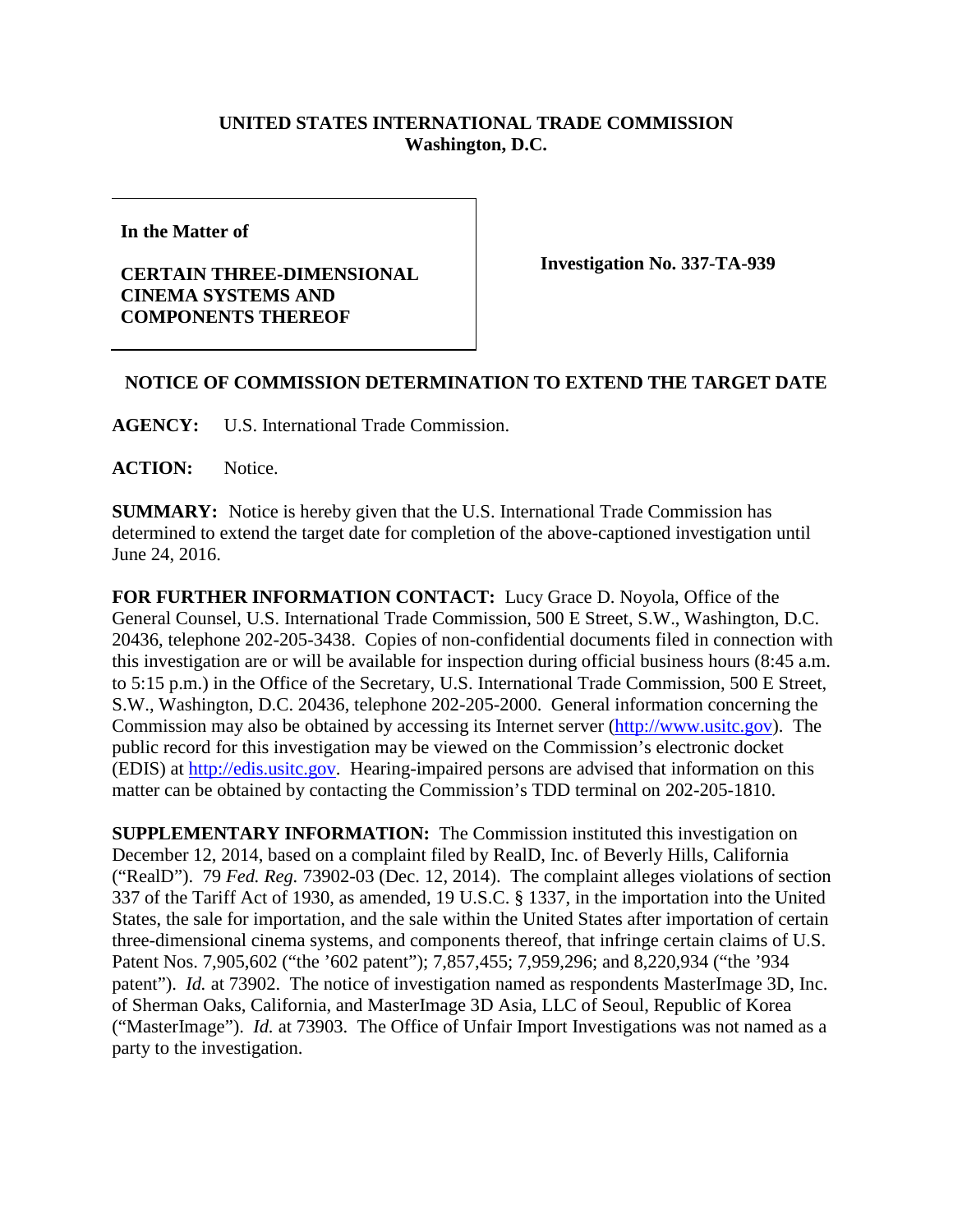On July 23, 2015, the Commission later terminated the investigation as to various of the asserted claims and the '602 patent in its entirety. Notice (July 23, 2015) (determining not to review Order No. 6 (July 2, 2015)); Notice (Aug. 20, 2015) (determining not to review Order No. 7 (Aug. 3, 2015)).

On September 25, 2015, the Commission determined on summary determination that RealD satisfied the economic prong of the domestic industry requirement through its significant investment in plant, significant investment in labor, and substantial investment in engineering, research, and development. Notice (Sept. 25, 2015) (determining to review in part Order No. 9 (Aug. 20, 2015)). The Commission, however, reversed the presiding administrative law judge's ("ALJ") summary determination with respect to RealD's investment in equipment. *Id.*

On December 16, 2015, the ALJ issued a final initial determination ("ID") finding a violation of section 337 with respect to the remaining asserted patents. The ALJ found that the asserted claims of each patent are infringed and not invalid or unenforceable. The ALJ found that the technical prong of the domestic industry requirement was satisfied for the asserted patents. The ALJ also issued a Recommended Determination on Remedy and Bonding ("RD"), recommending that a limited exclusion order and cease and desist orders should issue and that a bond of 100 percent should be imposed during the period of presidential review.

On December 29, 2015, MasterImage filed a petition for review challenging various findings in the final ID. On January 6, 2016, RealD filed a response to MasterImage's petition. On January 15, 2016, and January 19, 2016, MasterImage and RealD respectively filed post-RD statements on the public interest under Commission Rule 210.50(a)(4). The Commission did not receive any post-RD public interest comments from the public in response to the Commission notice issued on December 22, 2015. 80 *Fed. Reg.* 80795 (Dec. 28, 2015).

On February 16, 2016, the Commission determined to review the final ID in part and requested additional briefing from the parties on certain issues. 81 *Fed. Reg.* at 8744-45. The Commission also solicited briefing from the parties and the public on the issues of remedy, the public interest, and bonding. *Id*.

On March 1, 2016, the parties filed initial written submissions addressing the Commission's questions and the issues of remedy, the public interest, and bonding. On March 11, 2016, the parties filed response briefs. No comments were received from the public.

On April 18, 2016, the Commission requested additional briefing on the effect of a Final Written Decision issued by the Patent Trial and Appeal Board of the U.S. Patent and Trademark Office on April 14, 2016, finding certain claims of the '934 patent unpatentable on the Commission's final determination. 81 *Fed. Reg.* 23749-50 (Apr. 22, 2016). On April 26, 2016, the parties filed initial written submissions addressing the Commission's question. On May 3, 2016, the parties filed response briefs.

The Commission has determined to extend the target date for completion of the investigation until June 24, 2016.